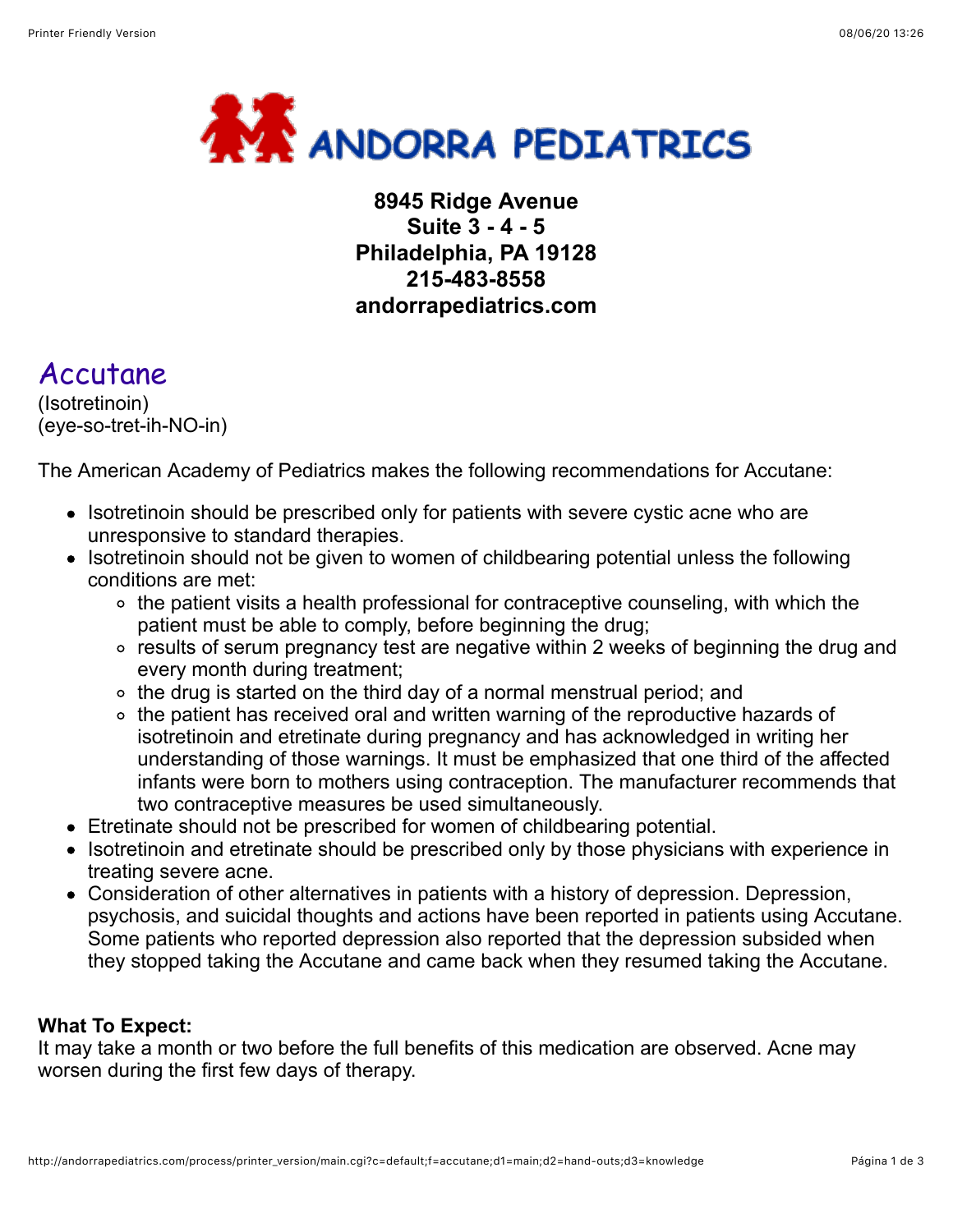#### **How To Take This Medication:**

- Read the information leaflet available with the medication.
- Complete a patient consent form.
- Take with meals.
- Swallow capsules whole (do not crush or chew them).

## **Side Effects:**

- May cause dry lips and mouth, inflammation of the eyelids or lips, crusty skin, nosebleeds, indigestion, headache, or thinning of hair.
- These effects should subside as your body adjusts to the medication. If they persist or become bothersome, inform your doctor.
- Notify your doctor immediately for any changes in vision, hives, rash, stomach pain, rectal bleeding, severe diarrhea, tingling skin sensation, sun sensitivity or mood changes (depression).
- In the unlikely event you have an allergic reaction to this drug, seek medical attention immediately. Symptoms of an allergic reaction include rash, itching, swelling, dizziness or trouble breathing.
- If you notice other side effects not listed above, inform your doctor.

### **Precautions:**

- Before using this drug, tell your doctor your medical history, including diabetes, family history of high blood fats (triglycerides), depression or any drug allergies.
- Do not donate blood while you take isotretinoin and for at least one month after you stop taking it.
- Avoid exposure to the sun and sunlamps. Use a sunscreen and wear protective clothing when you are exposed to direct sunlight.
- Isotretinoin can affect your night vision. Be cautious when driving or operating any machinery after dark.
- If you wear contact lenses, you may not tolerate them as well as usual while using this medication.
- Avoid the use of alcohol while taking this medication.
- This drug should not be used during pregnancy. If you become pregnant or think you may be pregnant, inform your doctor immediately. This drug should not be used by those who may become pregnant during treatment. Consult your doctor.
- It is not known if this drug is excreted into breast milk. Breast-feeding is not recommended while using this medication.
- Use two reliable forms of birth control together, starting one month before treatment, during and at least one month after stopping the drug.
- Semen may pose a risk to a pregnant woman if the male is using this drug. Consult your doctor.

## **Drug Interactions:**